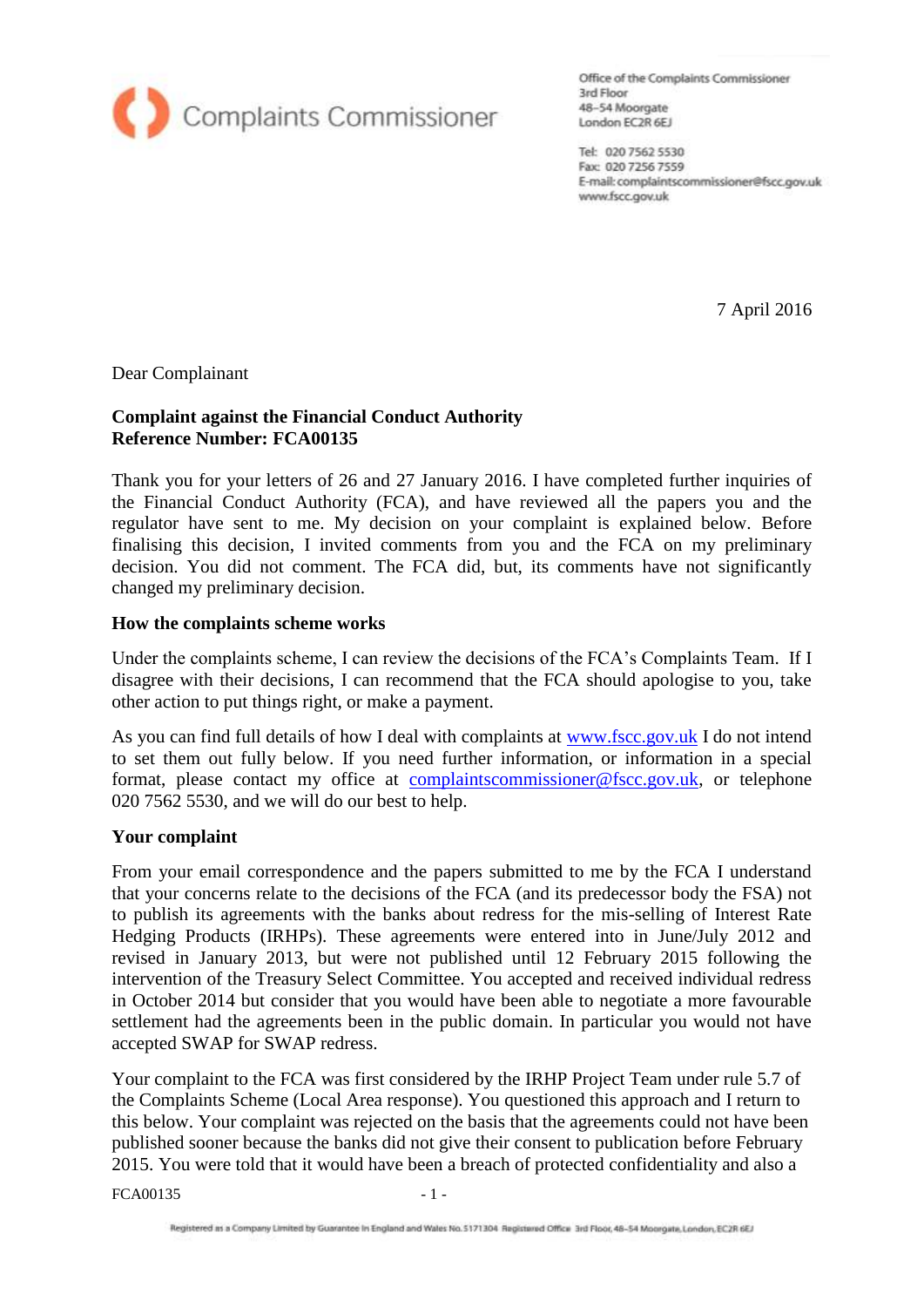criminal offence for the FSA or FCA to have published the agreements without such consent. The complaint response informed you that this approach had been upheld by the Information Commissioner and a subsequent Tribunal decision in the context of a Freedom of Information Act 2000 (FOIA) request.

You were dissatisfied with this response and continued to the next stage of the FCA's complaints process (Stage 1). You were told that the IRHP team's response was correct. In addition, you were told that the banks had not in fact given their consent in February 2015, but that the Treasury Select Committee had decided to publish the agreement. You have asked us to look into this apparent contradiction in the responses you received and I return to this below.

You also asked the FCA to tell you what conversations went on between the banks and the FSA/FCA to encourage consent to publication of the agreements. The FCA said that this is also confidential information that it cannot reveal.

# **My position**

## *FCA Complaint Process*

The FCA said it applied rule 5.7 of the Complaints Scheme to your complaint because a Local Area response meant that your complaint could be dealt with quickly and easily. I am in favour of local resolution where this is appropriate. However, rule 5.7 states that a local area response "may be appropriate in circumstances where a complaint falls within the scope of the Scheme **but is considered to be low impact** (for example it is about a minor administrative mistake) **and** can be dealt with quickly and easily" (my emphasis). I am not satisfied that the use of rule 5.7 was the most appropriate way to deal with your complaint about a matter that was of considerable importance, with serious consequences for you personally, and where the more general issues had been well publicised and were highly contentious.

In addition, I consider that there was a lack of clarity in the FCA's letter dated 23 December 2015 about the process followed after you escalated your complaint to Stage 1. On the one hand the FCA told you that it had "investigated the matters raised in your correspondence in accordance with the complaints scheme (the Scheme)". On the other hand the letter said that the "outcome reached [at local area level] was not unreasonable and there is nothing further that a Stage 1 investigation could usefully add." Despite this confusion, I have concluded that the FCA intended to conduct a Stage 1 investigation, since their letter concludes that you can come to the Complaints Commissioner if "you are dissatisfied with the outcome of **this investigation**" (my emphasis). I have therefore dealt with your complaint under Stage 2 of the Scheme.

I am critical of the FCA's choice of approach and the lack of clarity about the process followed when considering your complaint. I **suggest** that the FCA looks again at the basis for referral to local area resolution under paragraph 5.7 and also reviews the clarity of language used at Stage 1 when it is endorsing a local area outcome.

## *FCA Complaint Outcome*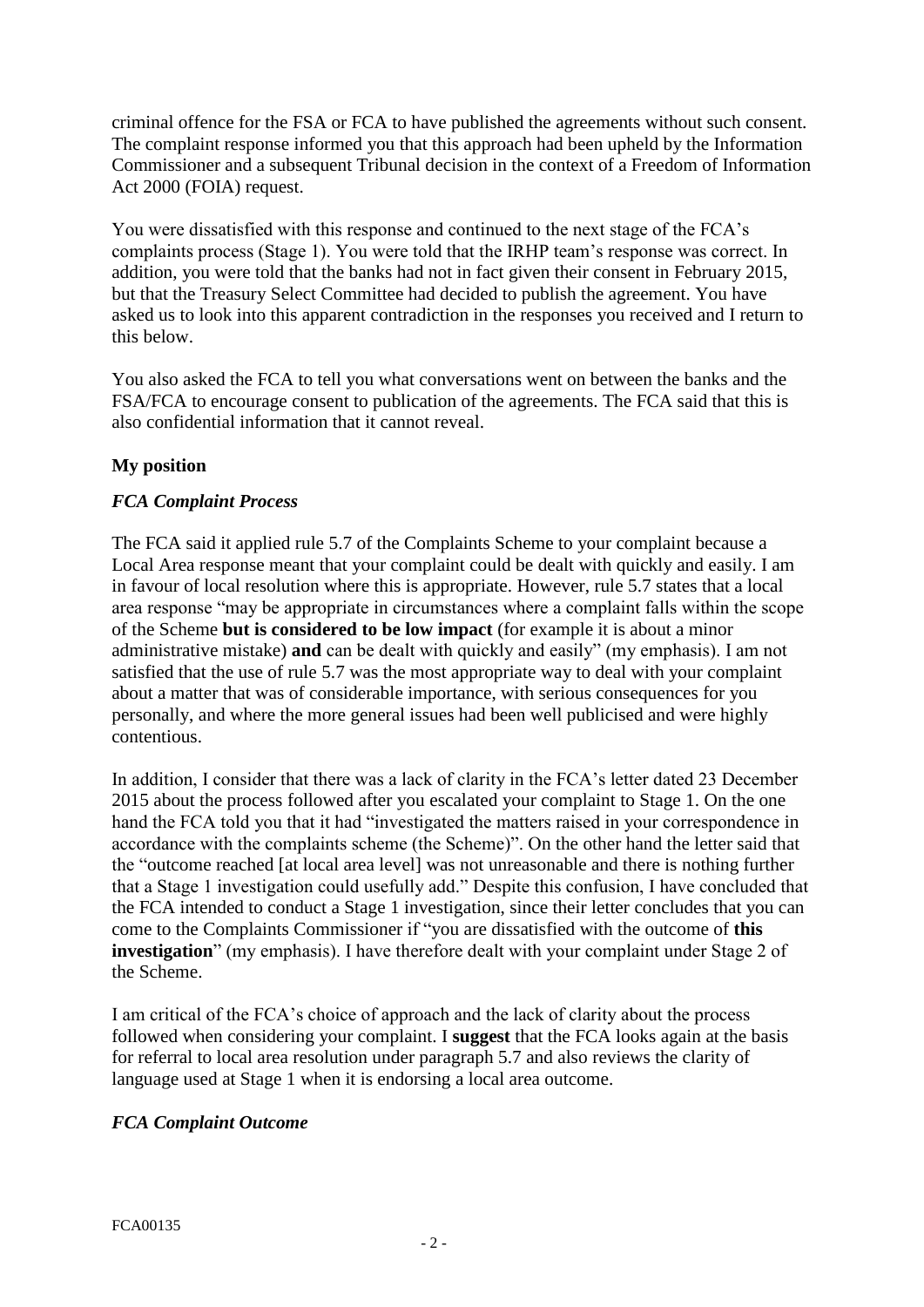As mentioned above, in your final response letter from the FCA (at Stage 1) you were told that the banks had not in fact given their consent in February 2015, but the Treasury Select Committee had decided to publish the agreement anyway. This contradicted the information you were given in the local response outcome. You have pointed out that, if what you were told at Stage 1 is correct, there has been no criminal action taken by the banks against the FCA, even though the FCA told you that it would be a criminal act to publish the agreement without the banks' consent.

As part of my investigation into your complaint, I have consulted the relevant wording from the Treasury Select Committee. This can be found at:

<http://www.publications.parliament.uk/pa/cm201415/cmselect/cmtreasy/204/20406.htm>

Under the heading "Transparency of the Voluntary Agreements", paragraph 117, the Committee states: "*On 12 February 2015, following its eventual disclosure to the Committee by the FCA, a generic copy of the agreements between the FCA and banks was published by the Committee. This was following the FCA obtaining permission for publication from all banks participating in the IRHP review*." This makes it clear that the Treasury Select Committee published the agreements only after the banks first consented to publication. I hope that this now confirms and clarifies the position for you. I have concluded that there was a significant error in the Stage 1 response you received from the FCA for which you should be offered an apology.

I turn now to the more substantive issues that you raised. Under section 348 of the Financial Services and Markets Act 2000 (FSMA) the FCA is limited as to what information it can disclose to consumers. The confidentiality restrictions contained within s348 are the underpinning for the FCA's position that it could not publish the agreements without the banks' consent nor could it require the banks to consent to publication. The FCA's answer to your complaint was that it was only when the banks agreed to publication that the agreements could be, and were, published. It told you that its approach had been endorsed by the courts in the context of a FOIA request.

The FCA is correct in asserting that the Tribunal upheld the FSA's approach.

In relation to the FOIA request the predecessor body, the FSA, said that section 44 of that Act provides an absolute exemption. Therefore, if information is covered by s44 it is exempt from disclosure and there is no need for the FSA, or now the FCA, to consider whether there might be a stronger public interest in disclosing the information than in not disclosing it. Given the decision of the Tribunal, which it is not for me to challenge, it is clear that the FCA did require the banks' permission before disclosing details of the agreements. It is also clear from the papers I have reviewed that the FSA and FCA made more than one attempt to seek the banks' consent before this was ultimately obtained.

That being the case, it seems to me that I could only uphold your complaint if I were to conclude that the FCA should never have entered into voluntary agreements with the banks, or that it unreasonably delayed or failed to pursue the issue of permission for disclosure more aggressively. I understand the FCA's position to be that the public interest is best served by reaching prompt agreement on voluntary redress schemes, and that this can only be achieved if the participating parties can rely on confidentiality. That position is clearly arguable, but I do not think that it is manifestly wrong. In the circumstances, I cannot uphold your complaint.